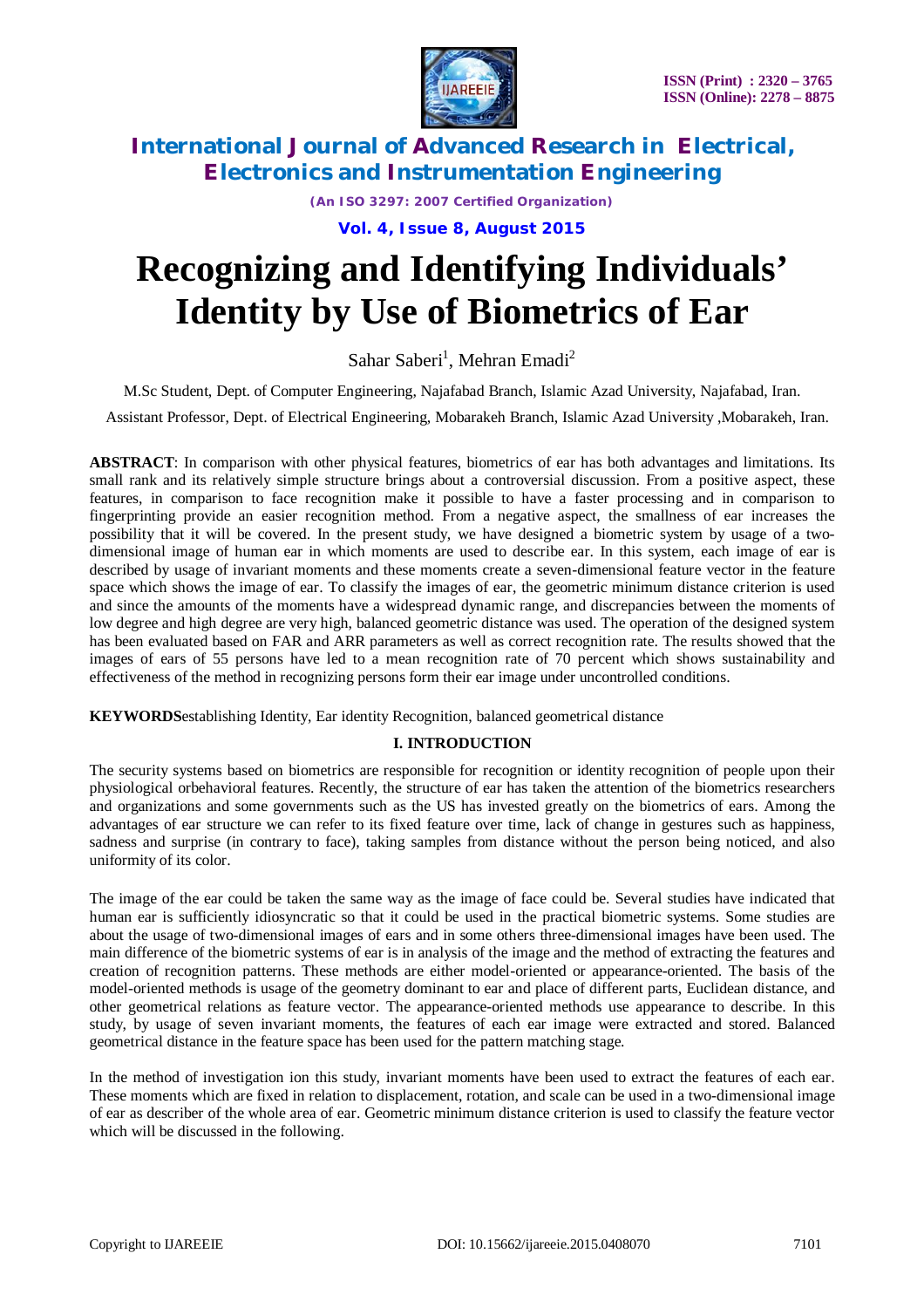

*(An ISO 3297: 2007 Certified Organization)*

#### **Vol. 4, Issue 8, August 2015**

#### **II. SIMULATION**

**III.I.Structure of the System:**Simple geometric features of an image like area, place, and direction could be calculated easily by usage of a set of linear functions of images which are called geometric moments. The geometric moment of degree (p &q) of an image is defined as follow:

$$
m_{pq} = \iint x^p y^q f(x, y) dx dy \tag{1}
$$

In the above relation,  $f(x, y)$  is the intensity f the image in the point  $(x, y)$  of the image sheet the moment will determine the main geometric features of image.  $m_{00}$  is the overall mass of the image. The image mass center is calculated as follows:

Image central moment is defined as follows:

$$
\mu_{pq} = \iint (x - \bar{x})^p (y - \bar{y})^q f(x, y) dx dy \qquad (3)
$$

The central moment is equivalent of the geometrical moment of the image which has been displaced so that the image mass center has been placed at the beginning. The central moments are invariant in relation to displacement of the image. Usage of moments to analyse the images and recognition of objects in images were introduced by Hu.

As it was observed in the previous part, central moment is fixed in relation to displacement of image. Finding describers for images which are fixed under the following overall conversion is of great importance.

$$
\begin{bmatrix} x' \\ y' \end{bmatrix} = \begin{bmatrix} \alpha & \alpha \\ b & \beta \end{bmatrix} \begin{bmatrix} x \\ y \end{bmatrix} + \begin{bmatrix} x_0 \\ y_0 \end{bmatrix}
$$
 (4)

**III.II.Calculation of the Balanced Geometric Distance:**Having a look at Table 1 shows that the difference between the moments of different stages is very high, especially the moments of higher stages have larger amounts. On the other hand, the moments of the higher stages have more calculating errors than the moments of the lower stages. Therefore, in the calculated geometric distance, the effects of the moments of smaller ranks will be affectless against the effects of the moments of higher ranks. To solve this problem, we use the balanced geometric distance. The balanced coefficient used for this purpose is the reverse variance of the amounts of  $\varphi_i$ . the balanced coefficient of each rank of the fixed moments is calculated as follows:

$$
\rho_i = \frac{N}{\sum_{k=1}^{N} (\varphi_i^k - \overline{\varphi}_i)^2} \overline{\varphi}_i = \frac{\sum_{k=1}^{N} \varphi_i^k}{N} \qquad i = 1, 2, ..., 7.
$$
 (6)

In this formula, N is the number of the persons entered into the database of system. The balanced geometric distance between two vectors is defined as follow:

$$
d(\varphi', \varphi^k) = \left[ \sum_{i=1}^7 \rho_i (\varphi'_i - \varphi_i^k)^2 \right]^{1/2}
$$
 (7)

In this part, the geometric distance of features vector of the considered person is calculated from the characteristic of all persons entered into database of the system. The geometric distance between two vectors in the characteristic space is calculated as follows.

$$
D_{ij} = \left[ \left( \varphi_{i1} - \varphi_{j1} \right)^2 + \left( \varphi_{i2} - \varphi_{j2} \right)^2 + \dots + \left( \varphi_{i7} - \varphi_{j7} \right)^2 \right]^{1/2}
$$
(8)

The characteristic vector which has the least distance with the tested characteristic vector is determined. If this minimum distance be less than a threshold default, then it is declared that these two characteristics belong to one person; otherwise, there will be no correspondence between the characteristic vector of the tested person and the characteristic vectors of the persons entered into the database of the data recognition system.

 $\Omega$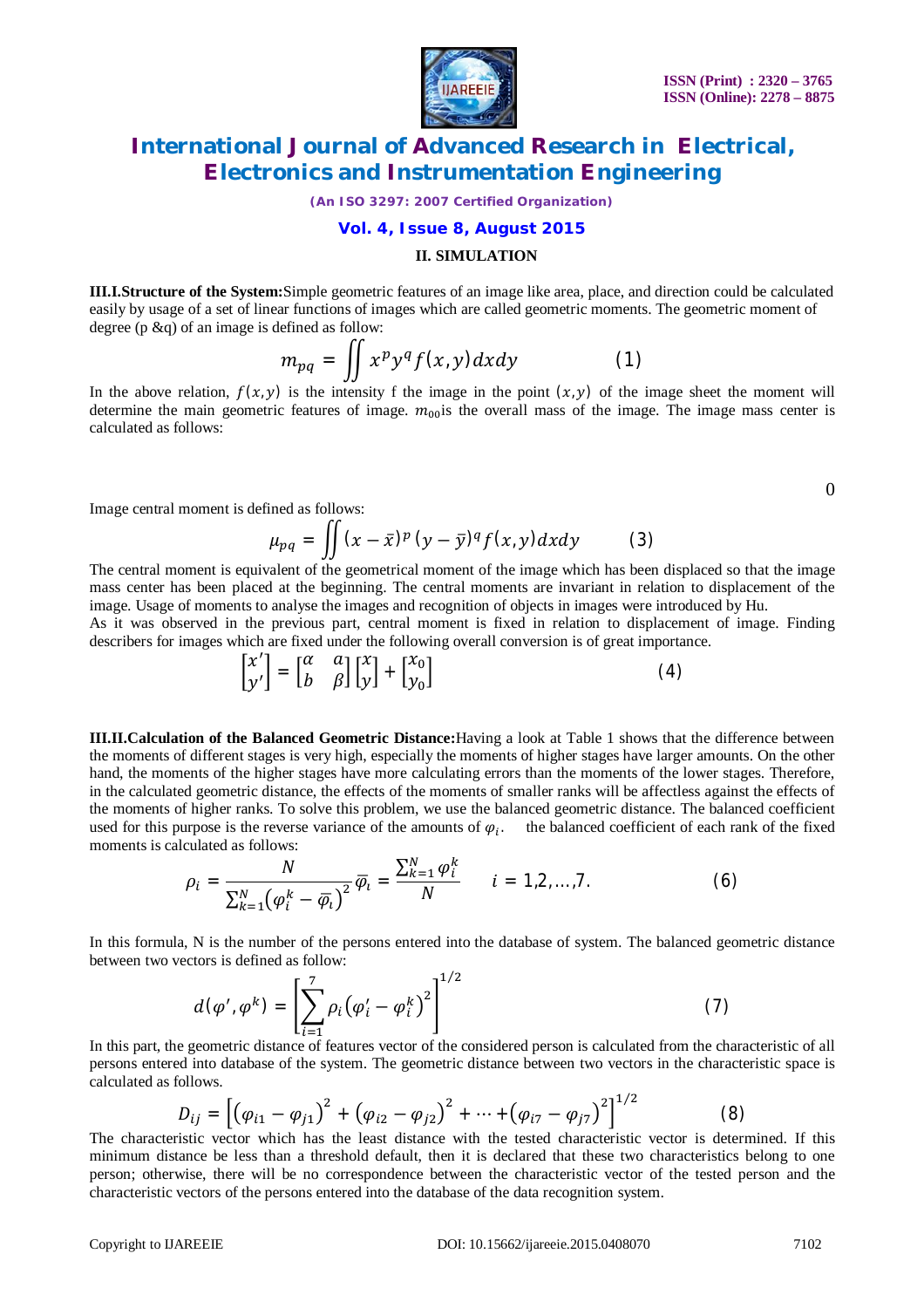

*(An ISO 3297: 2007 Certified Organization)*

#### **Vol. 4, Issue 8, August 2015**

In the next part, by usage of data set images, moments of each picture is calculated. Four characteristic vector are obtained for each person that each vector includes seven invariant moments. In order to indicate each person as a point in the seven-dimension characteristic space, the mean score of these four vectors are calculated. This vector shows the person in the characteristic space.

**III.V. Error Rate of Identity Verification System**: Two types of errors may occur in a biometric system in the operation phase of identity verification. In one state, the system recognizes a person not being in its database as a registered person erroneously. This type of error is called FalseAccept Rate or (FAR).

The other type of errors occur when identity verification system cannot recognize the identity of the registered person erroneously. This error is called False Reject Rate or (FRR). The quantity of these two types of errors depends upon the determined threshold for the system in that with increase of threshold, FAR is increased, and FRR is decreased. To calculate FAR, we give the ear image of a person not being registered in the biometric system to the system as input for identity verification. After calculating moments of this image, its characteristic vector is entered into the matching algorithm. In the matching algorithm, the balanced geometric distance of this vector is calculated from all characteristic vectors registered in the system. Errors occur when these distances are less than the amount of threshold determined for the system. In this case, the person's identity is verified erroneously. Initially, we should determine the amounts of threshold. For this purpose, the following linear is used:

$$
th_j = d_{max} - (j+1) \frac{d_{max} - d_{min}}{T} \quad j = 1, 2, .... \tag{9}
$$

In the above formula,  $d_{max}$  and  $d_{min}$  are the maximum and minimum amounts of balanced geometric distance respectively which are 15 and 0.3. T is the number of threshold which is considered 50. Now, by applying the following formula, FAR is calculated for each threshold.

$$
FAR(th_j) = \frac{1}{L} \sum_{i=1}^{L} I(d_i < th_j) \qquad I(x) = \begin{cases} 1 & \text{if } x \text{ is true} \\ 0 & \text{otherwise} \end{cases} \tag{10}
$$

In the above formula, L is the number of calculated geometric distances. For calculation of FRR the same operation is made as the previous one with this difference that this time, the calculated d amounts related to distance of two feature vectors belong to one person.

$$
FRR(th_j) = \frac{1}{L_1} \sum_{i=1}^{L_1} I(d_i > th_j)
$$
 (11)

Parameters of Reciever Operating Characteristics (ROC) are usually used to compare the operation of the biometric systems with each other.

**III.VI. the Results of Simulation:**For evaluation of the operation of the proposed biometric system, 220 pictures of 55 persons were used at the level of education. To test the system, 142 pictures of ear were used. The function of the ear biometric system is calculated by parameters of FAR and FRR and ROC diagram which is obtained from the two previous parameters. For each one of the ear pictures, these seven fixed moments are calculated by invmoments function which is written in Matlab. In Table 1, a sample of the calculated amounts has been shown for some ear pictures.

| 1.183610 | 0.122900 | 155.357075 | 17.453215 | 852.456803   | 0.462552    | 207.810886  |
|----------|----------|------------|-----------|--------------|-------------|-------------|
| 1.914073 | 0.474886 | 630.533139 | 72.969768 | 15136.808143 | 20.341234   | 2442.245288 |
| 1.668754 | 0.255742 | 345.441951 | 40.713743 | 3342.816297  | $-8.841843$ | 2141.846851 |

Table 1. Amounts of fixed moments for 3 different pictures of ear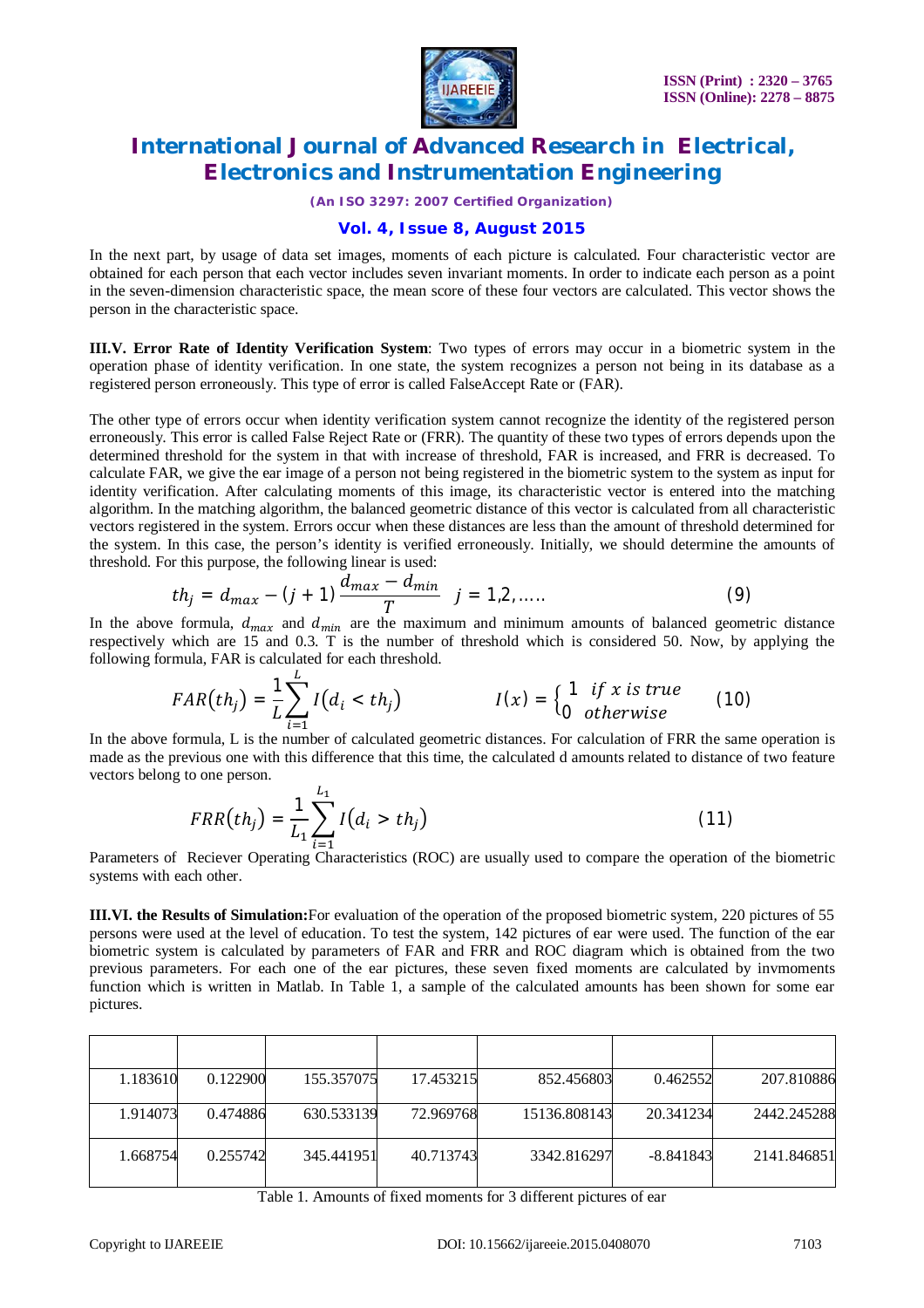

*(An ISO 3297: 2007 Certified Organization)*

## **Vol. 4, Issue 8, August 2015**

Four samples of ear images were used for each person entered into the simulated ear biometric system in this study. Seven fixed moments are calculated for each calculation and then, the mean score of these four seven-dimensional vectors are stored in the system database as individual's character vector. Figure 1 shows ROC diagram.





Four seven-dimensional vectors are stored in the system database as individual's character vector. Figure 1 shows ROC diagram.

Correct recognition rate is defined as the expected proportion from the system to recognize the identity of the person who is registered in the system. The correct recognition rate depends both to threshold amount and the number of the registered individuals. 142 image samples of ears of the persons registered in the system are used to calculate the correct recognition rate. The threshold amount in the matching algorithm is 0.1 in this case, the correct recognition rate has been achieved as 70 percent.